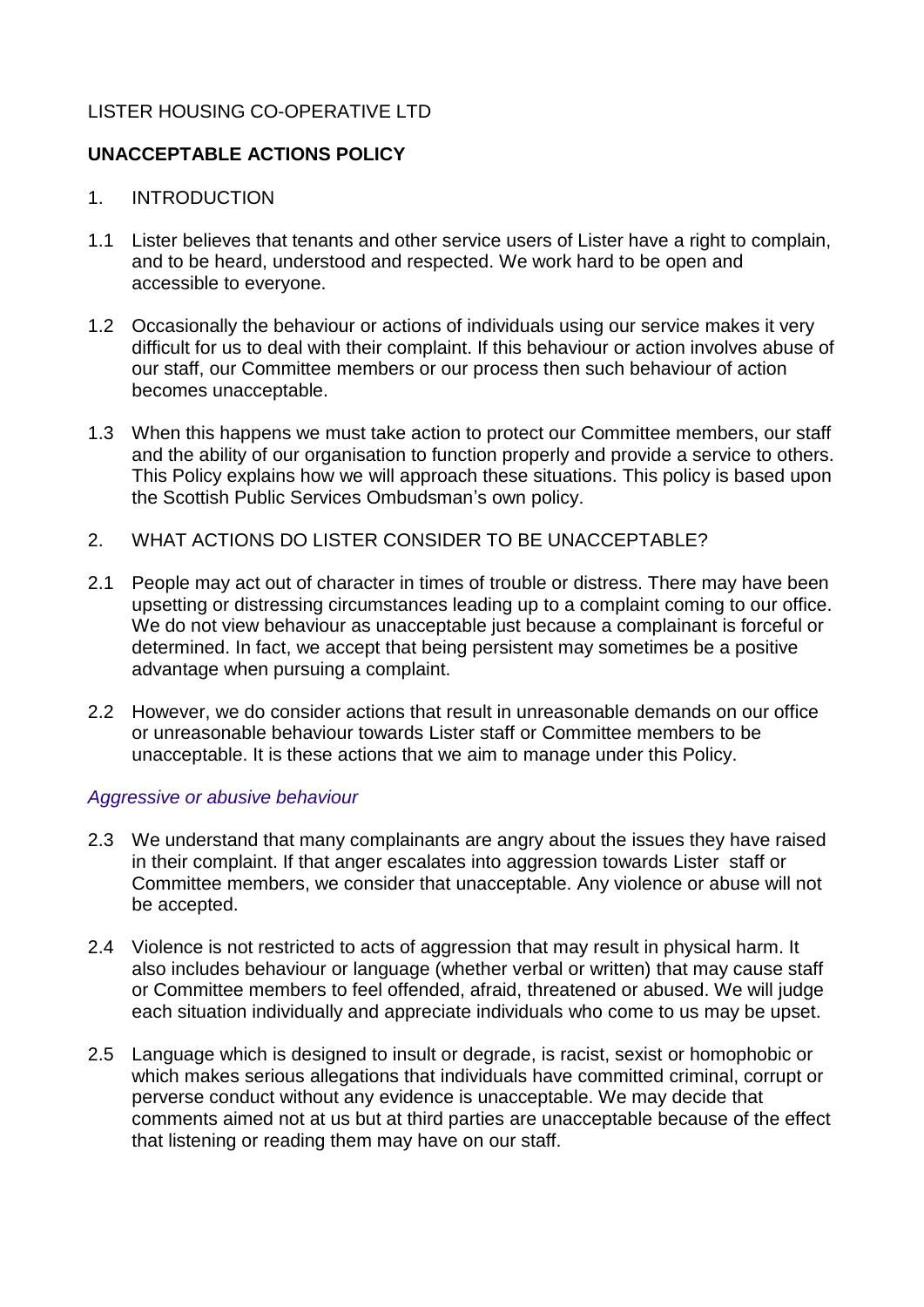### *Unreasonable demands*

- 2.6 A demand becomes unacceptable when it starts to (or when complying with the demand would) impact substantially on the work of the office.
	- Examples of actions grouped under this heading include:
	- repeatedly demanding responses within an unreasonable timescale,
	- insisting on seeing or speaking to a particular member of staff when that is not possible,
	- repeatedly changing the substance of a complaint or raising unrelated concerns.
- 2.7 An example of such impact would be that the demand takes up an excessive amount of staff time and in so doing disadvantages other complainants and prevents their own complaint from being dealt with quickly.

## *Unreasonable levels of contact*

- 2.8 Sometimes the volume and duration of contact made to our office by an individual causes problems. This can occur over a short period, for example, a number of calls in one day or one hour. It may occur over the life-span of a complaint when a complainant repeatedly makes long telephone calls to us or inundates us with copies of information that has been sent already or that is irrelevant to the complaint.
- 2.9 We consider that the level of contact has become unacceptable when the amount of time spent talking to a complainant on the telephone, or responding to, reviewing and filing emails or written correspondence impacts on our ability to deal with that complaint, or with other people's complaints.

### *Unreasonable refusal to co-operate*

- 2.10 When we are looking at a complaint, we will need to ask the individual who has complained to work with us. This can include agreeing with us the complaint we will look at; providing us with further information, evidence or comments on request; or helping us by summarising their concerns or completing a form for us.
- 2.11 Sometimes, an individual repeatedly refuses to cooperate and this makes it difficult for us to proceed. We will always seek to assist someone if they have a specific, genuine difficulty complying with a request. However, we consider it is unreasonable to bring a complaint to us and then not respond to reasonable requests.

### *Unreasonable use of the complaints process*

2.12 Individuals with complaints about Lister have the right to pursue their concerns through a range of means. They also have the right to complain more than once, if subsequent incidents occur. This contact becomes unreasonable when the effect of the repeated complaints is to harass, or to prevent an organisation from pursuing a legitimate aim or implementing a legitimate decision.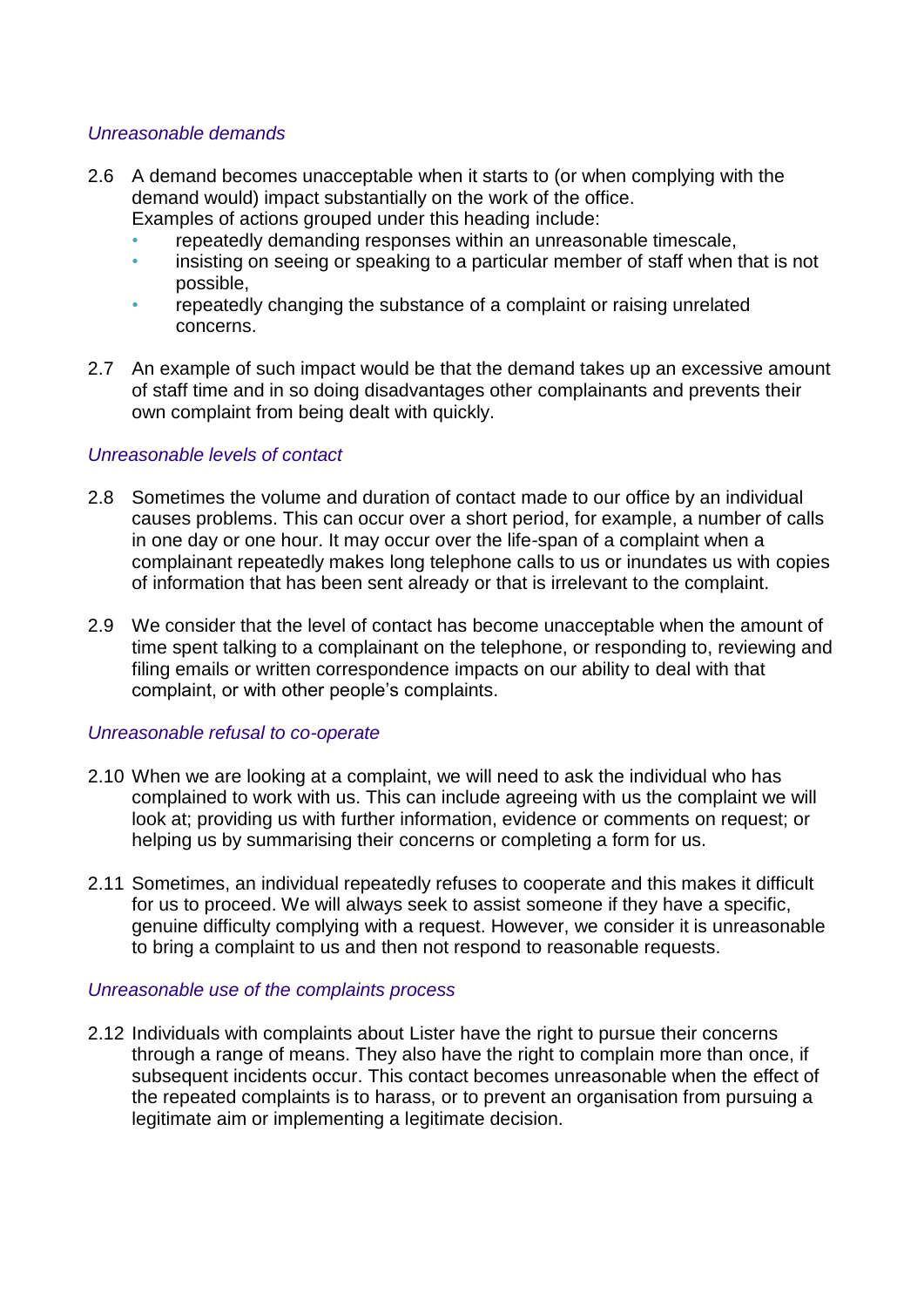- 2.13 We consider access to a complaints system to be important and it will only be in exceptional circumstances that we would consider such repeated use is unacceptable –but we reserve the right to do so in such cases.
- 3. EXAMPLES OF HOW WE MANAGE UNACCEPTABLE BEHAVIOUR
- 3.1 The threat or use of physical violence, verbal abuse or harassment towards Lister staff or Committee members is likely to result in a termination of all direct contact with the complainant. We may report incidents to the police. This will always be the case if physical violence is used or threatened.
- 3.2 Lister staff will end telephone calls if they consider the caller aggressive, abusive or offensive. Lister staff have the right to make this decision, to tell the caller that their behaviour is unacceptable and end the call if the behaviour persists.
- 3.3 We will not respond to correspondence (in any format) that contains statements that are abusive to staff or contains allegations that lack substantive evidence. Where we can, we will return the correspondence. We will explain why and say that we consider the language used to be offensive, unnecessary and unhelpful and ask the sender to stop using such language. We will state that we will not respond to their correspondence if the action or behaviour continues.
- 3.4 In extreme situations, we will tell the complainant in writing that their name is on a 'no personal contact' list. This means that we will limit contact with them to through a third party.

## *Examples of how we deal with other categories of unreasonable behaviour*

3.5 We have to take action when unreasonable behaviour impairs the functioning of our office. We aim to do this in a way that allows a complaint to progress through our process. We will try to ensure that any action we take is the minimum required to solve the problem, taking into account relevant personal circumstances including the seriousness of the complaint and the needs of the individual.

### *Other actions we may take*

- 3.6 Where a complainant repeatedly phones, visits the office, raises repeated issues, or sends large numbers of documents where their relevance isn't clear, we may decide to:
	- limit contact to telephone calls from the complainant at set times on set days.
	- restrict contact to a nominated member of staff who will deal with future calls or correspondence from the complainant.
	- see the complainant by appointment only.
	- restrict contact from the complainant to writing only.
	- return any documents to the complainant or, in extreme cases, advise the complainant that further irrelevant documents will be destroyed.
	- take any other action that we consider appropriate.
- 3.7 Where we consider continued correspondence on a wide range of issues to be excessive, we may tell the complainant that only a certain number of issues will be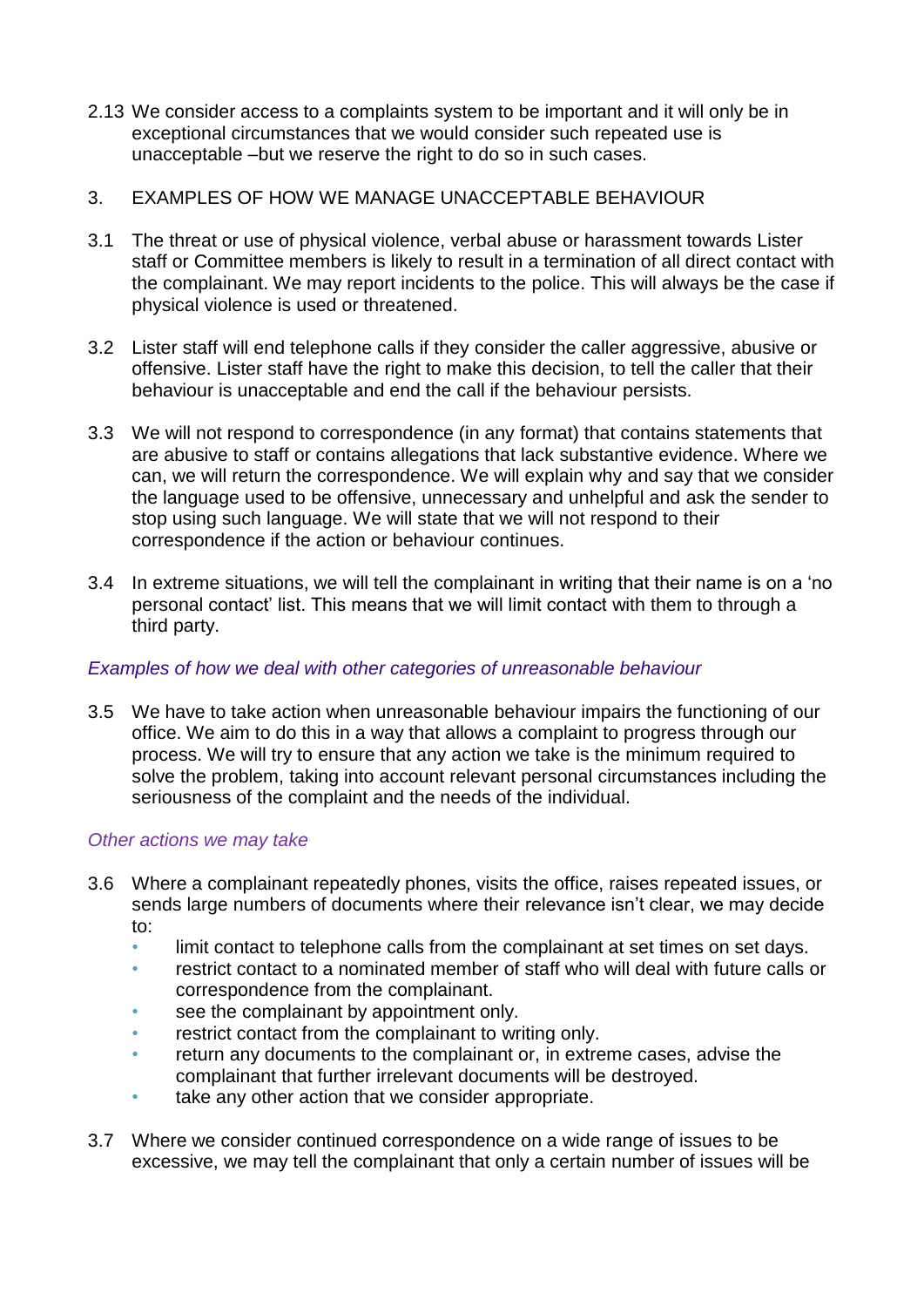considered in a given period and we ask them to limit or focus their requests accordingly.

- 3.8 In exceptional cases, we reserve the right to refuse to consider a complaint or future complaints from an individual. We will take into account the impact on the individual and also whether there would be a broader public interest in considering the complaint further.
- 3.9 We will always tell the complainant what action we are taking and why.
- 4. THE PROCESS WE FOLLOW TO MAKE DECISIONS ABOUT UNREASONABLE **BEHAVIOUR**
- 4.1 Any member of Lister staff or Committee who directly experiences aggressive or abusive behaviour from a complainant has the authority to deal immediately with that behaviour in a manner they consider appropriate to the situation and in line with this Policy.
- 4.2 With the exception of such immediate decisions taken at the time of an incident, decisions to restrict contact with the SPSO are only taken after careful consideration of the situation by a more senior member of staff. Wherever possible, we will give a complainant the opportunity to change their behaviour or action before a decision is taken.

#### *How we let people know we have made this decision*

4.3 When a Lister employee makes an immediate decision in response to offensive, aggressive or abusive behaviour, the complainant is advised at the time of the incident. When a decision has been made by senior management, a complainant will always be given the reason in writing as to why a decision has been made to restrict future contact, the restricted contact arrangements and, if relevant, the length of time that these restrictions will be in place. This ensures that the complainant has a record of the decision.

### *The process for appealing a decision to restrict contact*

- 4.4 It is important that a decision can be reconsidered. A complainant can appeal a decision to restrict contact. If they do this, we will only consider arguments that relate to the restriction and not to either the complaint made to us or to our decision to close a complaint.
- 4.5 An appeal could include, for example, a complainant saying that: their actions were wrongly identified as unacceptable; the restrictions were disproportionate; or that they will adversely impact on the individual because of personal circumstances.
- 4.6 A member of staff or Committee member(s) who was not involved in the original decision will consider the appeal. They have discretion to quash or vary the restriction as they think best. They will make their decision based on the evidence available to them. They must advise the complainant in writing that either the restricted contact arrangements still apply or a different course of action has been agreed.